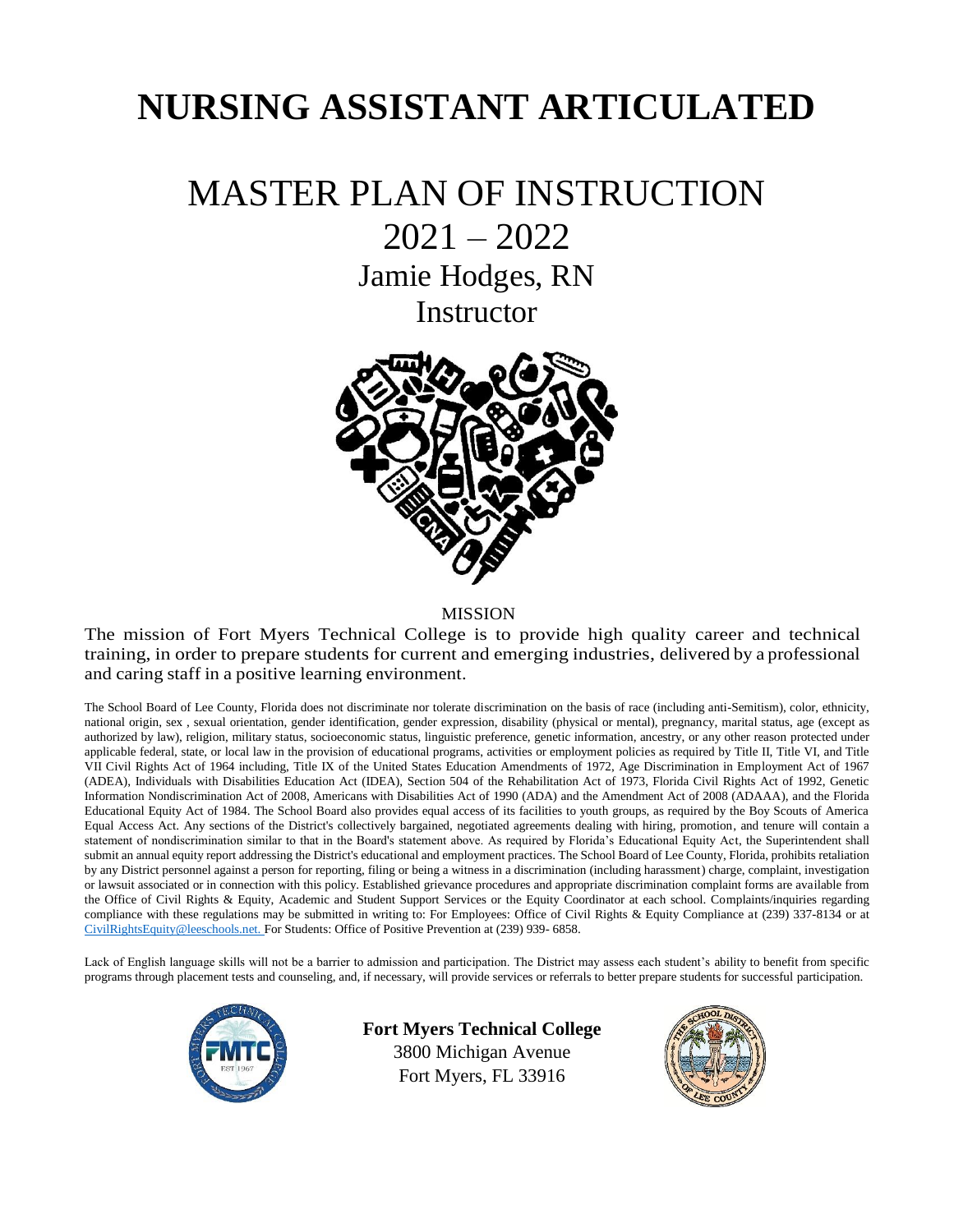### **Nursing Assistant Articulated**

#### **INTRODUCTION**

We believe that the "future belongs to those who prepare for it," and we welcome you to your new future as a student in the Articulated Nursing Assistant program.

There has probably never been an adult student who did not have misgivings about going back to school. I'm sure most of your classmates are feeling the same way. The mature students feel that they are competing with youth who have more recent schooling; however, both youth and maturity have advantages. It has been proven time and time again that a mature student has NOT lost the ability to learn, although sometimes it takes a little longer. Some of you will find, to your surprise, that studying is actually fun. We believe that all of you will find it rewarding. The faculty and staff of Fort Myers Technical College and its affiliating health agencies will do all in their power to make this educational experience both pleasant and profitable. Please call on us for help at any time.

The School District of Lee County (SDLC) and its employees are committed to do everything within their power to treat all persons fairly without regard to race, color, age, religion, sexual orientation, national origin, or handicap.

Fort Myers Technical College functions under the Adult and Career Education Department of the School District of Lee County. It is given direction and approved by two agencies: The Florida Department of Education and The Florida Board of Nursing. The Commission of the Council on Occupational Education (COE) and Cognia are the accrediting bodies. The Nursing Assistant Articulated program is designed to prepare students to take the certification examination and gain employment as certified nursing assistants. Persons having successfully completed the program are eligible to take the Nursing Assistant Examination for Certification in the state of Florida.

This master plan has been prepared to help you in your orientation to the school and to the healthcare industry. The policies included herein are closely aligned with healthcare facility regulations so that a student may become familiar with workplace expectations prior to employment. The policies and procedures of our program are all designed to assist you toward success and to ensure your employability in the healthcare field upon graduation and licensure. The objective of the Nursing Assistant Articulated Master Plan is to provide written policies concerning admission of students, student health and welfare, attendance, and student progress. Each student must be aware of these policies and refer to this plan to clarify information. Faculty members are available for conference and/or to answer questions.

#### **PROGRAM MISSION**

The mission of the Nursing Assistant Articulated program is to prepare men and women for employment as nursing assistants in acute and long-term care facilities. This program is available to all individuals who meet entrance standards.

#### **PROGRAM PHILOSOPHY**

The faculty acknowledges the importance of the contribution articulated nursing assistants make by the successful completion of this program. We believe that every human being has individual worth, has needs for self-esteem and respect, and should be given an opportunity to realize his or her potential.

We believe that each student is a potential learner with individual differences to be recognized and respected. We believe that education is a continuous learning process, dependent upon motivation and ability, and best occurs under the guidance and direction of a qualified teacher. Learning results in changes in the behavior of the learner. The teacher sets the stage by planning a logical sequence of meaningful educational experiences, using a variety of teaching methods, centered around clearly defined teacher and student objectives designed to develop student potentials.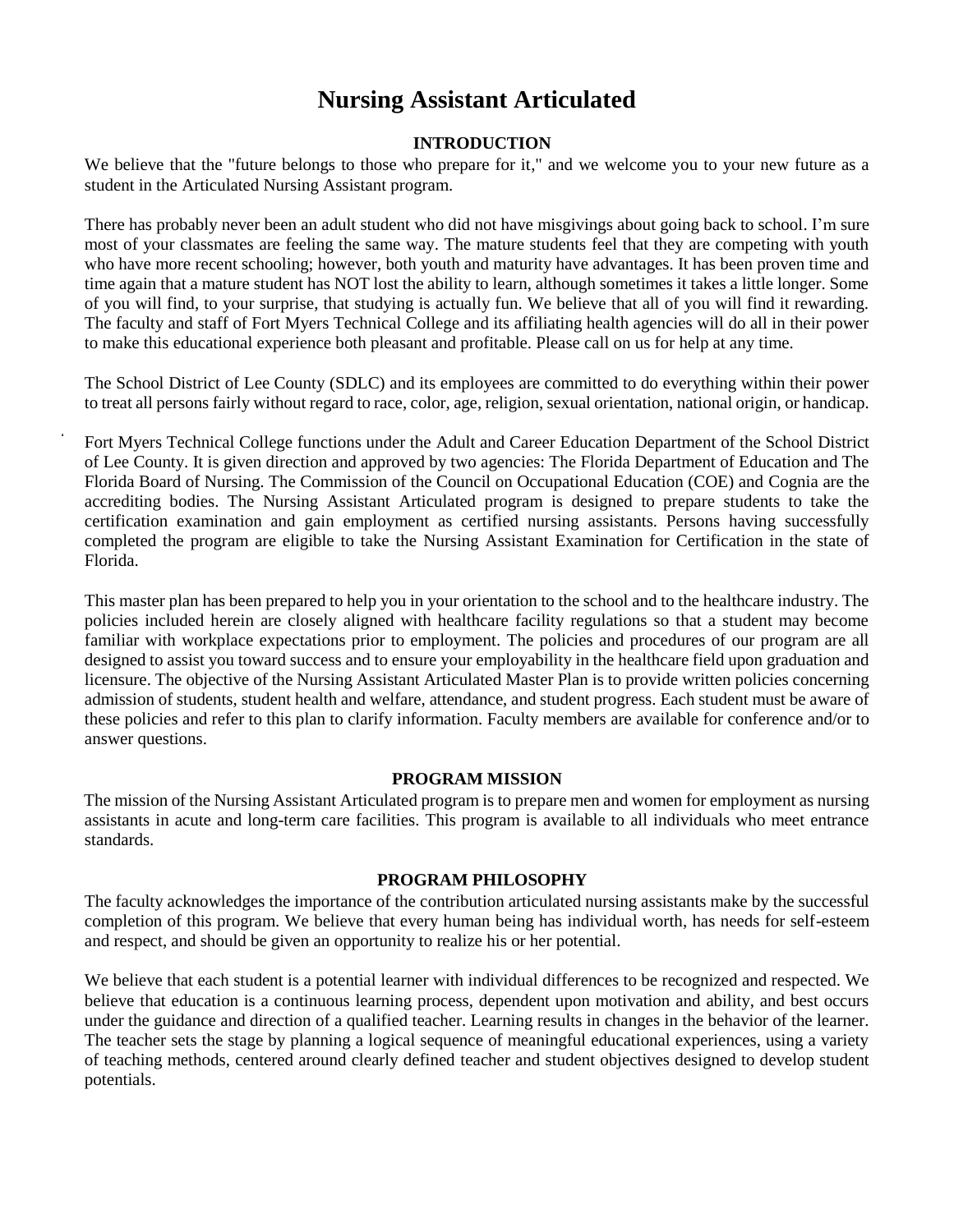Since the nursing assistant functions on the nursing team as an assistant to the nurse, the assistant must be one upon whom the nurse can rely to perform safely and respectfully those tasks assigned.

We believe that the successful completer of this program must meet well-defined minimum standards of attitude, behavior, knowledge, skill and performance to function in this role and to insure the highest possible quality of nursing care as directed by the nurse.

We believe, therefore, that through good instruction, closely supervised clinical practice, observation of employment attitudes and habits along with counseling to meet individual needs, that we can accomplish our purpose of preparing both men and women in a rewarding health occupation field.

#### **PROGRAM CONTENT**

- Healthcare delivery system and health occupations
- Communication and interpersonal skills
- Legal and ethical responsibilities
- Wellness and disease concepts
- Safety and security procedures
- Emergency situations
- Infection control procedures
- Information technology applications in healthcare
- Employability skills
- Blood borne diseases, including HIV/AIDS
- Basic math and science skills
- Verbal and written communications specific to nurse assisting
- Legal and ethical responsibilities specific to nurse assisting
- Physical comfort and safety functions specific to nurse assisting
- Personal patient care and patient care procedures
- Principles of nutrition
- Care for geriatric patients
- Infection control specific to nursing assisting
- Biological, psychological, and social support
- Supervised organizational functions, following the patient care plan
- Restorative (rehabilitative) activities

#### **ESSENTIAL TRAINING FUNCTIONS AND PHYSICAL REQUIREMENTS**

Working in healthcare occupations may be emotionally and physically strenuous. The following is a list of required functions, tasks and abilities that are requirements of the Nursing Assistant Articulated program and its clinical affiliates. It is important to review the following list prior to enrolling in the program.

- **Visual:** visual ability sufficient for observation and data collection necessary to provide safe client care such as: read fine print/writing and the ability to distinguish colors.
- **Auditory:** ability sufficient to monitor and meet client needs such as: receive verbal communication from patients and members of the health care team and to collect data through the use of monitoring devices such as B/P monitor, stethoscope, emergency alarms, patient call lights and a verbal call for help.
- **Gross and fine motor coordination:** to practice safe and efficient patient care such as: respond promptly and implement skills including the manipulation of patient's equipment, perform CPR, measure vital signs, collect data such as peripheral pulses, patient skin differences and palpitation. Able to utilize computer technology.
- **Communication:** communication abilities sufficient for interaction with patients, family, and other healthcare members from a variety of social, emotional, cultural, and intellectual backgrounds in a coherent and concise oral and written format. Must be able to follow spontaneous verbal and/or written instructions accurately.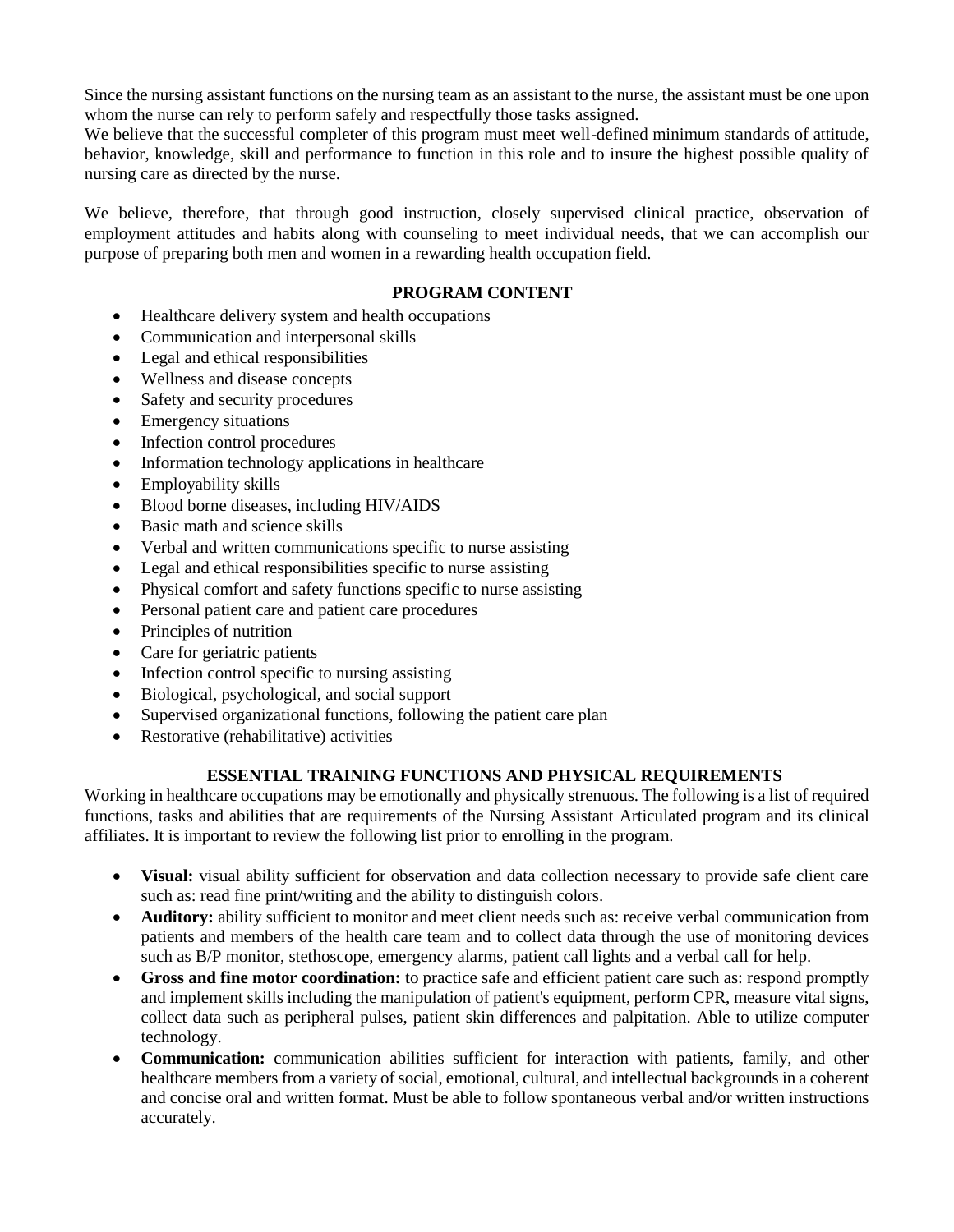- **Critical thinking:** plan and implement care in the decision-making process, and exhibit adequate emotional stability to react appropriately in an emergency and in situations of high stress. Able to make decisions under pressure, have the ability to handle multiple priorities, be flexible, and cope with others in a professional manner.
- **Mobility:** physical abilities to ambulate from room to room and department to department independently, maneuver in small spaces, navigate stairwells, re-position/lift patients in bed, and perform CPR. Reach above the head and push/pull/lift without restrictions, flexibility to squat and to bend at the knees. Have the ability to push/pull/life 25-501bs and stamina to be on your feet for 8-12-hour shifts.

**If any of these Essential Functions are impossible for the program applicant to perform, it will be necessary to consider enrolling in another program.** In the event that the use of special equipment compensates for noncompliance with the Essential Functions, it is the responsibility of the program applicant to purchase this equipment (e.g. electronically enhanced stethoscopes, hearing aids or other adaptive devices) in order to meet the Essential Functions criteria.

Latex Advisory: the use of latex based products may exist in the healthcare facilities, as well as Health Science classrooms/labs. Individuals with latex allergies should seek expert advice from their health care provider so that they may receive information to make an informed decision regarding their exposure to latex.

#### **ACCOMMODATIONS**

Federal and state legislation requires the provision of accommodations for students with disabilities as identified on the secondary student's IEP or 504 plan or post-secondary student's accommodations plan to meet individual needs to ensure equal access. Post-secondary students with disabilities must self-identify, present documentation, required accommodations if needed, and develop a plan with their post-secondary service provider. Accommodations received in post-secondary education may differ from those received in secondary education. Accommodations change the way the student is instructed. Students with disabilities may need accommodations in such areas as instructional methods and materials, assignments and assessments, time demands and schedules, learning environment, assistive technology, and special communication systems. Documentation of the accommodations requested and services provided are maintained in a confidential file.

#### **TUITION AND FEES**

Tuition and fees are charged for adult students at a reasonable rate that may vary slightly from year to year and is due prior to the first day of each cohort. Current fee information is available from Student Services. Failure to pay all fees due at the time class begins will result in the student not being able to attend class and/or clinical.

Students withdrawing after the first two days of class will not be entitled to any refund. Students withdrawing before the first two days of class can receive a full refund, minus the application fee. Costs associated with parking tag, name badge, and/or books will be deducted from the refund if not returned.

Basic classroom supplies and uniforms are required to be purchased by the student. Name badges and parking tags will be provided by FMTC and must be returned when withdrawing or completing the program. If parking tags or name badges are lost, a replacement must be obtained for a reasonable fee.

Replacement of lost certificates earned in the program will incur a reasonable fee.

Any equipment or supplies checked out from the classroom must be returned, free from damage, by the end of the program before a Certificate of Completion is awarded. Failure to return items obligates the student to reimburse the school for the cost of the item(s).

The admission fee covers liability insurance during classroom and clinical assignments. The student is responsible for providing their own automobile insurance if driving. FMTC pays for accident insurance that covers students while on campus and while at instructor-supervised off-campus activities.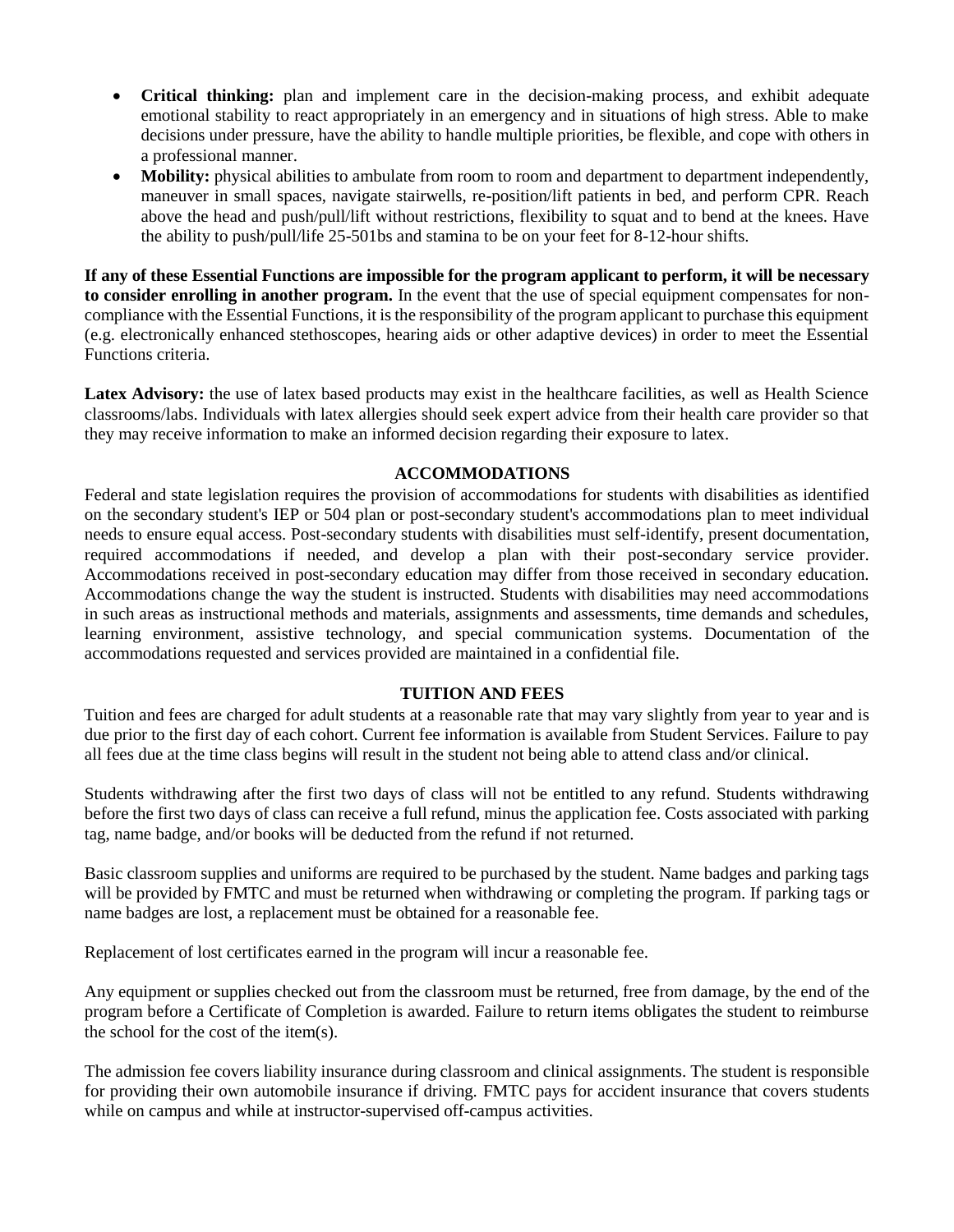The cost of taking the State of Florida Certification Examination, including any subsequent retakes, shall be the responsibility of the student.

#### **ADMISSION**

Applicants must be 18 years of age or a high school graduate (or its equivalent) by the first day of class. Admission is contingent upon background and drug screen results, required immunizations, and seat availability.

#### **CLASS SCHEDULE**

Lecture days on campus meet Monday through Friday from 8:00 A.M. until 2:30 P.M. Lunch breaks are 30 minutes in length. No other breaks are given. Clinical times will vary.

#### **ATTENDANCE POLICY AND PROCEDURES**

#### **Purpose**

Health care workers must be reliable and dependable employees. Reporting to work as scheduled and arriving on time are critically important employability characteristics to maintain. The administration, faculty, and staff at FMTC believe that it is essential within the nursing assistant curriculum to teach employability skills as an integral part of the educational program, and to practice these skills throughout the program. The patient's welfare is dependent on the worker being in the right place at the right time with the right knowledge and skills. In order for the student to get the maximum benefit of this course, the attendance policy must be followed

#### **Policies**

**Attendance** is defined as the span of time a student is under the jurisdiction of the instructor.

- If a student is unable to attend the first day of class, student enrollment will be forfeited.
- A student must be in attendance at least 90% of class, lab, and simulation time. Absences in excess of 10% (16.5 hours) or more of the course will require withdrawal, and the student must reapply for admission in the next available cohort if readmission is desired.
- A student must be in attendance for final exams and competency tests or a zero will be given, and the student will be withdrawn.
- A student may not miss any clinical time; however, if an emergency does arise, notify the instructor or program director immediately. Verifiable documentation of the emergency must be provided to administration.

An **occurrence** is any time missed from class including tardies, absences and/or leaving early.

- Disciplinary review will take place on the  $3<sup>rd</sup>$  occurrence.
- Administrative review will take place on the  $4<sup>th</sup>$  occurrence and consequences (up to and including withdrawal) will be determined on a case by case basis.

#### **Student Attendance Responsibilities**

- Students shall be in school or at the assigned location every day and on time.
- Any student who will be late or absent must notify the instructor at least 30 minutes prior to the scheduled start time for each day. Failure to notify the instructor will be reflected in the student evaluation, and employability points will be deducted.
- Students shall be responsible for obtaining and completing all assignments missed during an absence. All missed work will receive a grade of zero until submitted by the student.
- Students must bring appropriate materials to all classes and clinical experiences and be prepared to work. Failure to do so may result in the student being asked to leave.
- Students are responsible to clock in and out of the attendance kiosk to receive credit for class time.
- Student appointments must be made prior to or after class or clinical so that attendance time will not be lost.
- Students are responsible for keeping up to date with their attendance via Focus in regards to tardy, absence, and employability point deductions. Any discrepancies or concerns should be brought to the attention of the instructor ASAP and prior to the end of each course. Changes must be made before advancement to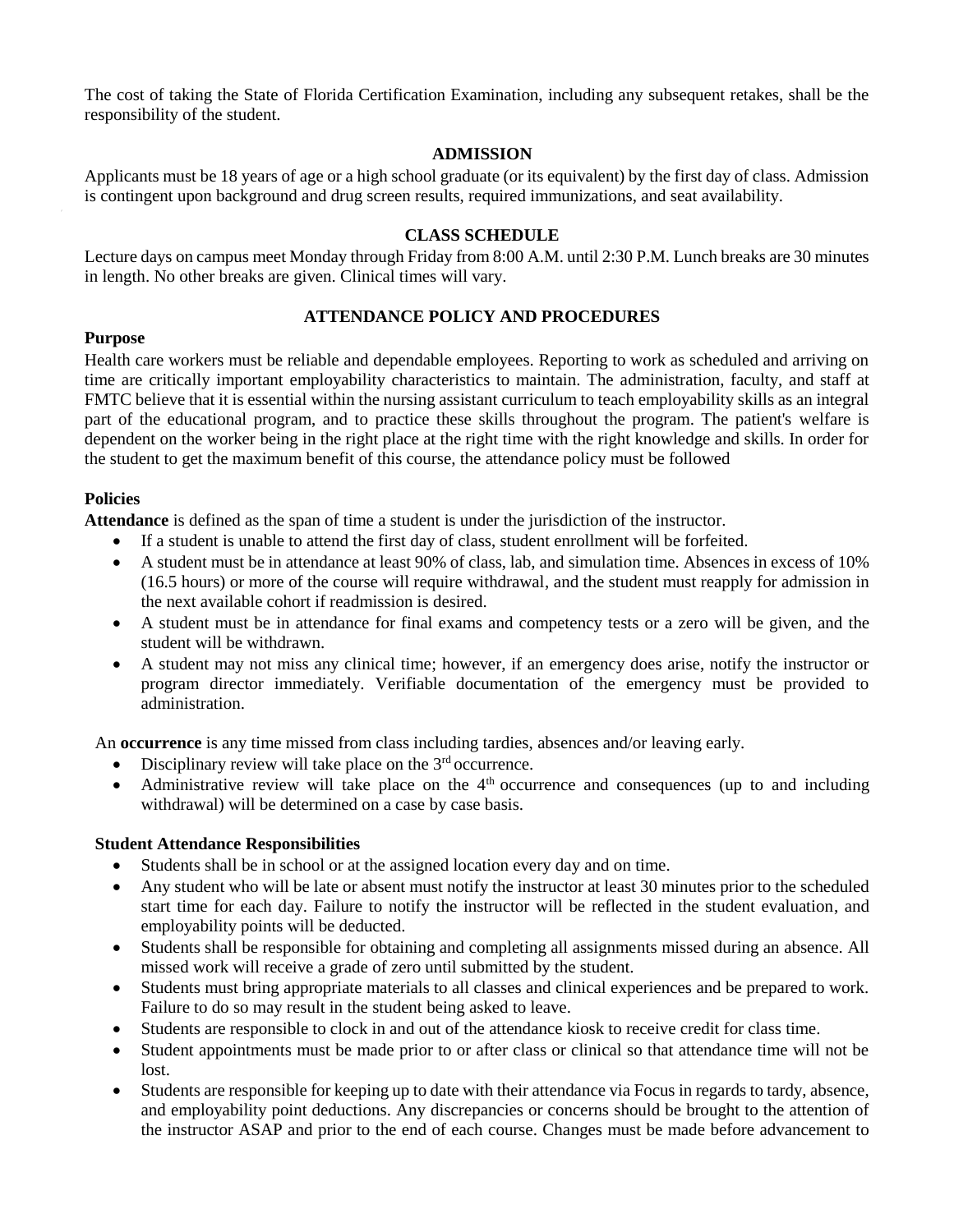the next course if an error has occurred. Once the student has advanced, past hours will not be changed or re-evaluated.

#### **HOLIDAYS, TEACHER DUTY DAYS AND HURRICANE DAYS**

The Nursing Assistant Articulated program generally follows that of the Lee County School District student calendar; however, days may differ as dictated by program needs. A program calendar will be provided at the beginning of each cohort which covers the program length. The calendar is subject to change and notifications will be made to the student as soon as possible if modifications are necessary.

**Holidays:** Holidays will be observed according to the Lee County School District.

**Teacher Duty Days:** Students will not attend class on planning or in-service days. These may differ from the Lee County School District student schedule.

**Hurricane Day(s):** In the event of school closing(s) due to a hurricane, the day(s) will be made up as scheduling permits. If the Lee County School Board announces SCHOOLS AND ALL SCHOOL OFFICES ARE CLOSED, the student should NOT report to school or to the clinical agency.

#### **PLAN OF INSTRUCTIONAL PRACTICES**

#### **Teaching Methods**

Pre- and post-testing, lecture, demonstration and return, discussion, group interaction, audio-visual materials, required reading and written assignments, oral reports, role playing, question and answer, unit examinations, skill practice, anatomical models and charts, individualized instruction, self-directed learning activity packages and clinical experience are among the teaching methods utilized.

Teaching and instructional aids include textbooks, workbooks, projects, reports, simulations, hands-on computer experience, collaborative learning, videotaped instructions, films, guest speakers, board examples, cooperative onthe-job training and other methods are used for instruction as appropriate.

#### **Safety**

Basic safety standards, which will include fire drills, weather drills, equipment usage, and traffic regulations, will be covered in the program orientation. These basic safety standards along with workplace safety will be taught and reinforced throughout the program enrollment.

#### **Evaluation**

All student work is considered when determining student grades. Oral and written tests, group discussions, computer assignments, worksheets, skills checklists, return demonstrations, homework, student projects and employability behaviors are all representative means which may be used to determine student grades. Clinical competencies and exams are utilized to evaluate program progression. The Nursing Assistant program includes a 40-hour clinical component in which the instructor for the program is responsible for student assignments, guidance, supervision and evaluation.

#### **GRADING PROCEDURE**

Each student is responsible for being aware of his/her academic status for classroom theory courses and for clinical practicum. A student should seek advice/help from the instructor at any time.

The grading system is as follows:  $A = 100\% - 90\%$  $B = 90\% - 80\%$  $U = < 80\%$ 

An 80% theory grade is required to attend clinical practicum. Failure to meet this benchmark will result in withdrawal from the program.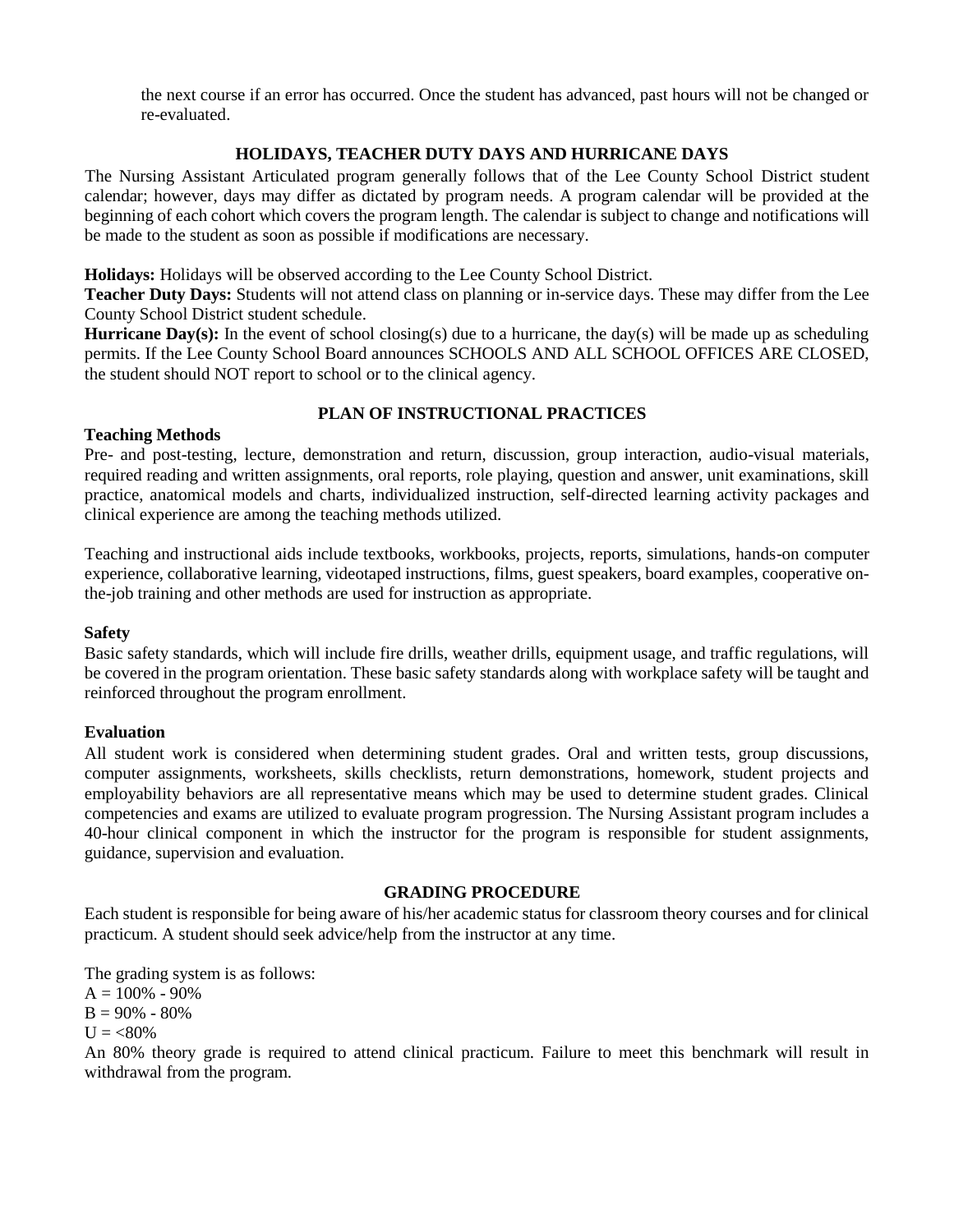| <b>Grade Formula for OCP A - BHCW</b> |                           |     | <b>Grade Formula for OCP B - NAO</b> |  |
|---------------------------------------|---------------------------|-----|--------------------------------------|--|
| 10%                                   | Employability             | 10% | Employability                        |  |
| 60%                                   | Quizzes                   | 45% | Quizzes                              |  |
| 15%                                   | Projects                  | 5%  | Projects                             |  |
| 15%                                   | Final Exams & Skills Test | 10% | Final Exam                           |  |
|                                       |                           | 10% | <b>Clinical Practicum</b>            |  |
|                                       |                           | 20% | Clinical Skills Test                 |  |

#### **Assignments:**

Assignments are to be turned in by 0800 on the due date. Late assignments will be graded as follows:

- Turned in on the due date after 0800: 25% reduction in grade
- Turned in on the first day after the due date: 50% reduction in grade
- Turned in on the second day or later after the due date: grade will be 0%.
- Being late or absent for quizzes or tests will result in a 10% reduction in grade. Being absent for final exams or clinical competencies will result in a zero.

#### **Mandatory Competencies:**

Students must perform and earn the following grades on specific competencies to successfully progress and complete the program:

- 80% on BHCW Skills Lab & NA Skills Test
- 84% on AHA BLS

#### **EMPLOYABILTY CRITERIA**

Employability skills are essential in obtaining and maintaining a successful healthcare career. As such, employability comprises a significant part of a student's grade. Employability comprises the majority of clinical practicum grades.

#### **Professional Appearance**

1. Refer to the sections on Employability Points, Professional Appearance and Grooming, as well as Student Conduct.

#### **Attitude/Communication**

- 1. Sets a good example for other students and staff in composure and tact.
- 2. Maintains confidentiality and complies with ethical code of conduct.
- 3. Demonstrates loyalty to the school and health care facility.
- 4. Demonstrates a positive attitude toward school, facilities, and peers.
- 5. Exhibits a spirit of cooperation, offering assistance to others.
- 6. Displays interest in assignments and new work experiences.
- 7. Performs procedures as instructed.
- 8. Follows test directions.
- 9. Follows "chain of command" when problems arise.
- 10. Is flexible and adaptable.
- 11. Accepts constructive criticism and demonstrates growth from it.
- 12. Maintains personal control during difficult situations (evaluations).

#### **Reliable/Dependable**

- 1. Accepts responsibility for own actions without blaming situations or others.
- 2. Handles difficult situations by making professional judgments.
- 3. Takes only allotted break and lunch periods and returns promptly.
- 4. Completes school assignments on time.
- 5. Comes to school/clinical with proper equipment.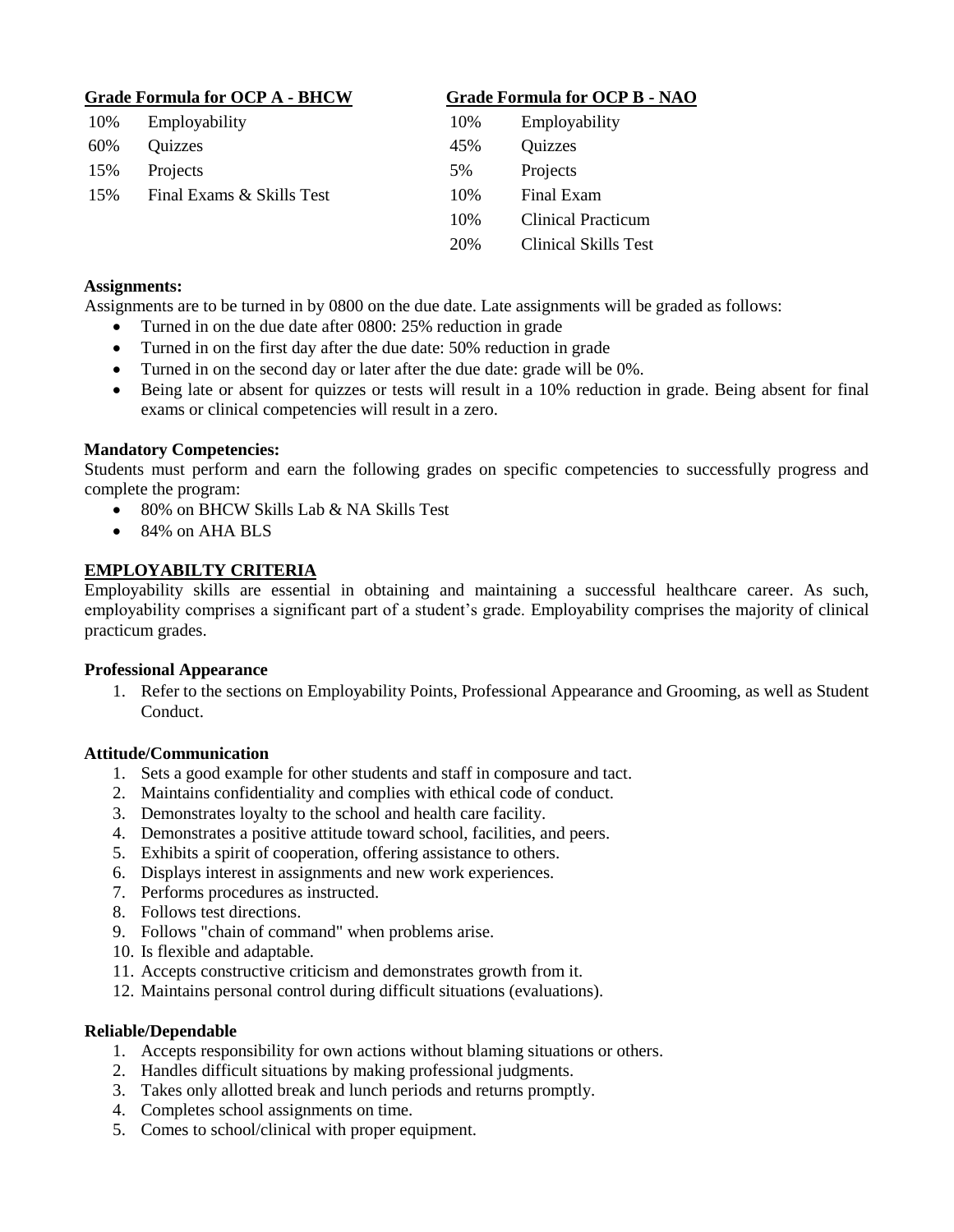- 6. Demonstrates knowledge in facility/classroom
- 7. Comes to class prepared by reading text material for scheduled lecture.
- 8. Always completes clinical assignments and reports off to preceptor.

#### **Initiative/Resourceful**

- 1. Uses all time productively (lab and clinical).
- 2. Knows how to find answers (text, materials, care plans, etc.)
- 3. Displays correct assertive behavior.
- 4. Acts as resident advocate.
- 5. Remains alert, displaying interest, seeks out learning situations at clinical and in classroom.
- 6. Shows ability to adjust situations using correct principles.
- 7. Demonstrates ability to communicate effectively with residents and staff.

#### **Quality of Work**

- 1. Performs care tasks, paying attention to details, individual needs, and making appropriate adaptations for each resident.
- 2. Demonstrates genuine interest in residents and their needs.
- 3. Demonstrates progression with fundamental skills.
- 4. Can handle assignment expected of student at the postsecondary level.
- 5. Applies principals of infection control, rights and safety.
- 6. Follows patient preference and comfort choices.

#### **Quantity of Work**

- 1. Begins and ends patient care assignments on time.
- 2. Exhibits ability to organize assignments according to patient priority.
- 3. Demonstrates ability to find new experiences and practice skills (as instructed) when assignment is complete.

#### **Respect**

- 1. Treats residents, their belongings and space with respect and dignity.
- 2. Demonstrates respect for the person in charge as well as co-workers/classmates.
- 3. Does not distract or annoy others.
- 4. Demonstrates respect for facility, school, classroom and environment.
- 5. Follows policies of facility, school and classroom.

#### **EMPLOYABILITY POINTS**

Students start each course with a 100% employability grade. Points are deducted for infractions as follows:

#### **1. Professional Appearance** (-1 for each violation)

- a. Nametag present
- b. Correct jewelry & watch
- c. Nails appropriate
- d. Correct & well-fitting uniform  $\&$  shoes that are neat  $\&$  clean; no unauthorized attire
- e. No perfume/odors
- f. Tattoos completely covered
- g. Hair neat and contained

#### **2. Professional Behavior** (-2 for each violation)

- a. Attitude/communication
- b. Reliable/dependable
- c. Initiative/Resourceful
- d. Quality of Work
- e. Quantity of Work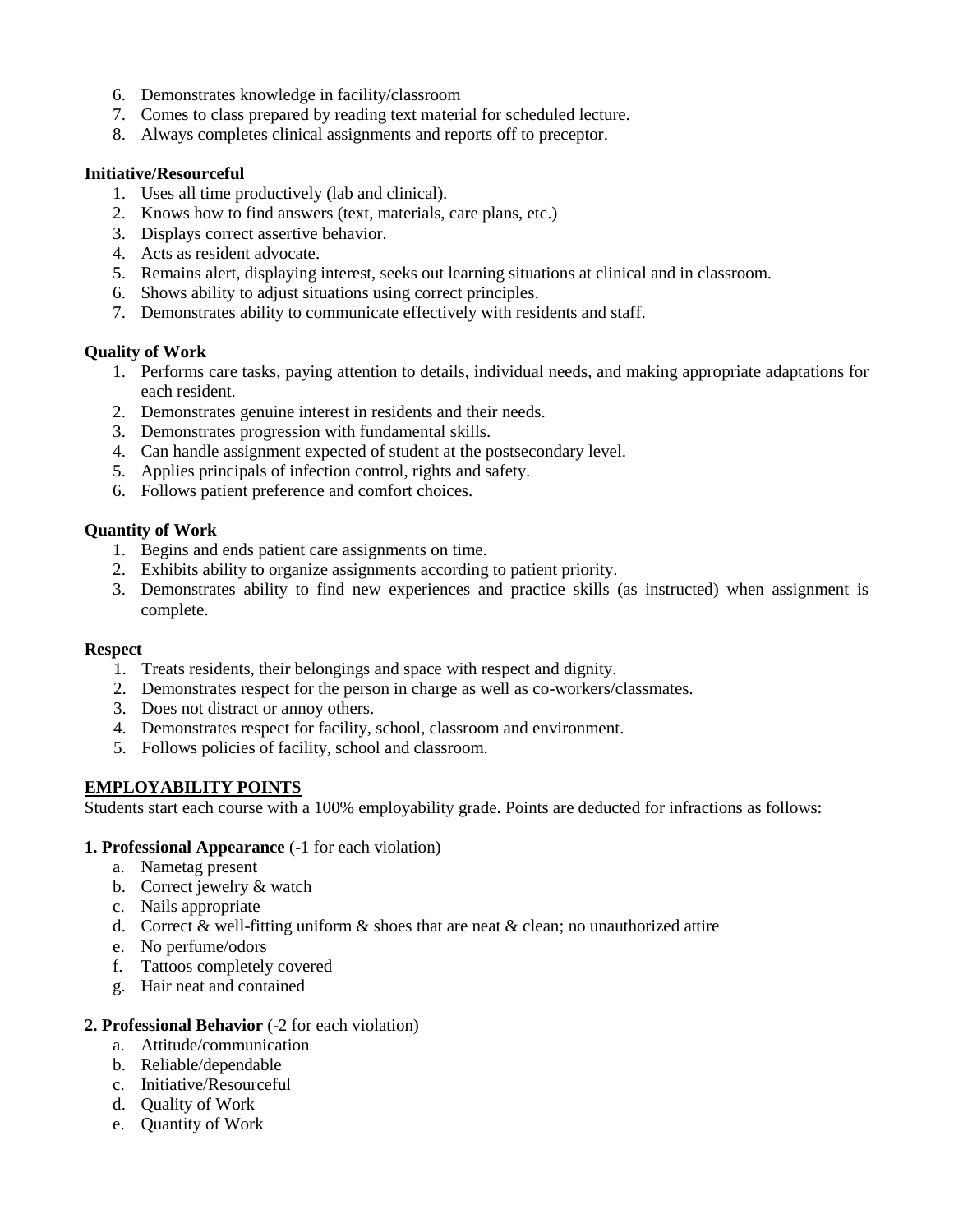- f. Respect
- g. >2 Tardies, -2 additional

#### **3. Clinical — in addition to above** for each violation

- a. Cell phone (CP) brought into the building: -5 or -10
- b. Tardy: -5, -10, or -15

#### **PROGRAM PROGRESS**

Fort Myers Technical College is a postsecondary institute designed to provide trained individuals to industry. The approved postsecondary program grading requirements must be met if the student is to receive a certificate. Theory and clinical practicum must be passed at 80% average before the student can progress to the next course or complete the program. Clinical competency tests at the end of each course must be passed with an 80% to continue to the next course or complete the program. An 84% must be earned on AHA BLS and any remediation performed at FMTC. AHA BLS is a mandatory requirement to attend clinical.

Students are required to complete the program of training within the hours allotted by the state of Florida for completion. Progress must be at a rate that will allow completion of the program with the number of membership hours stated in the Curriculum Framework. Failure to progress at this rate will require the student to meet with the program instructor, career specialist, and an administrator in order to identify an appropriate completion point or to assist the student in selecting a more appropriate training program.

Successful completion of Occupational Completion Point B of Nursing Assistant Articulated qualifies the student to take the state certification examination for nursing assistant. Such certification is required for employment in a nursing home, in accordance with chapter 464.203, Florida statutes.

#### **REQUIREMENTS FOR A CERTIFICATE**

All competencies specified in the Curriculum Framework for this program must be successfully completed before a Certificate of Completion from Fort Myers Technical College is awarded. Successful completion is at least an 80% average in the areas of skills, knowledge, and work habits.

Proficiency in the competency standards listed in the Master Plan of Instruction must be demonstrated. In addition to the requirements above, the recommendation of the instructor for certification includes: consideration of personal appearance, willingness to learn and to work, punctuality, cooperative attitude, and appropriate work habits.

#### **STUDENT CONDUCT**

Students must comply with all school, program, classroom, and training facility regulations to be allowed the privilege of attending the Nursing Assistant Articulated program. Students are expected to read and adhere to the policies contained in the Master Plan of Instruction and the FMTC Student Handbook. Classroom rules will be posted by the instructor. Students will be expected to maintain professional conduct while in attendance without regard to location or activity.

#### **STUDENT HEALTH**

Each student is responsible for their own health and relating problems. The student must:

- Provide documentation of immunizations and health verification as required at admission.
- Be able to perform required tasks and functions as listed on the Essential Functions and Physical Requirements form. Physician documentation may be requested to verify abilities.
- Provide written clearance from the care provider if student seeks medical care for pregnancy, injury or illness outside of school. Injuries during school hours will be reported immediately and an incident report generated.
- Refrain from using substances which may impair the student's ability to perform classroom or clinical duties. Abuse of prescription or over the counter medications will be dealt with in the same manner as illegal substances or alcohol. Staff members reserve the right to judge level of impairment and intervene accordingly to protect the safety of students, staff, and patients.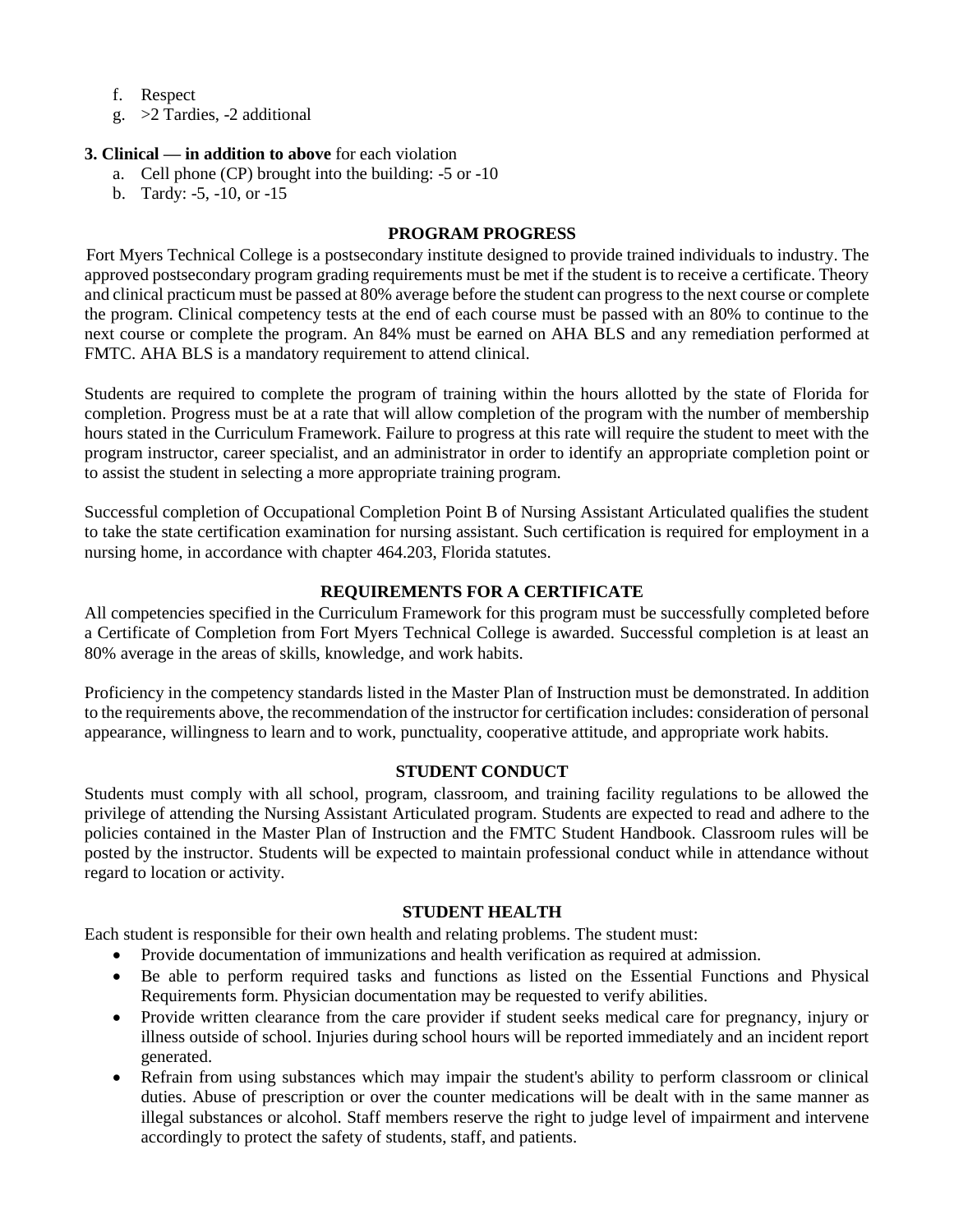#### **STUDENT DRESS CODE**

Health Sciences is a highly regarded profession. As such, we are viewed as role models for health. The faculty takes great pride in the profession and will make every effort to instill this pride in the students as they prepare for a healthcare career. By maintaining the following standards, the student will continue to make their first impression to the community a positive and lasting one. Any deviation from this standard will result in loss of employability points and/or to be sent home. Students will adhere to the listed policies while on campus and during clinical assignment. The instructor will require that the student correct inappropriate uniform/appearance prior to allowing entry into class or clinical.

- School issued ID badges must be worn at all times during class/clinical and be visible on the upper part of the chest for easy viewing. If a student comes to class without the proper ID badge, a temporary one must be obtained. A student may be denied admission to clinical sites without a proper ID badge.
- Uniforms must be scrubs in solid colors. Tops are ceil blue and bottoms are black. The uniform must be fitted to allow for reaching and bending without showing additional skin or undergarments. Undergarments must be simple and unnoticeable through the uniform. Pant legs must not be a length in which the pant legs drag on the floor.
- Black or ceil blue scrub jackets are allowed. A black or ceil blue undershirt may be worn.
- Uniforms should be in good condition and not show signs of wear, rips, tears, or stains.
- Uniforms must be freshly laundered each day and be free of wrinkles.
- Shoes must be all leather or leather type, black in color, with closed toes and heels and skid resistant soles. Shoes should be clean and free of scuffs. Socks must be black and completely cover the foot and lower leg so that no skin is seen when sitting down.
- Hair must be neatly and securely contained off the face and out of the eyes at all times. Hair longer than the shoulders should be neatly secured in a bun or similar style so as to not fall forward when bending.
- Hairstyles and color must be conservative. Hair apparel must be simple without embellishments and match hair color or uniform. Hats are not allowed.
- Facial hair must be neatly maintained and conservative if present, or face and neck shaved daily.
- Nails must be clean and not extend beyond the fingertips. Nail edges must be smooth. Clear polish only over natural nails is allowed. Artificial nails, overlays, gels, colored polish, etc. of any kind are not allowed for health and safety reasons.
- Makeup and/or cosmetics must be conservative so as not to draw attention to the wearer.
- Tattoos must be covered and not visible by using clothing, makeup, bandages, or sleeves.
- No piercings other than one small post earring in each lobe is permitted. No other piercings will be allowed. No hoop earrings are allowed.
- No chains, necklaces, bracelets, or rings other than a simple wedding band are allowed. Medic alert bracelets are permissible and a watch with a second hand is required. Smartwatches are prohibited.
- No odors of any type, including but not limited to perfumes, colognes, fragrant lotions, smoke and/or body odors will be tolerated. The student will be asked to correct the odor or leave for the day.
- Gum is not permitted in the class or clinical areas.

#### **WITHDRAWAL AND READMISSION**

The school reserves the right to withdraw the student for any of the following reasons:

- Unsatisfactory academic or clinical performance.
- Unsatisfactory demonstration of student conduct.
- Unethical, illegal conduct, or social misdemeanor including but not limited to drug use, cheating, plagiarism, or patient/person mistreatment.
- Violation of attendance policy.
- Violation of school/clinical facility policies.
- Breaching patient or facility confidentiality.